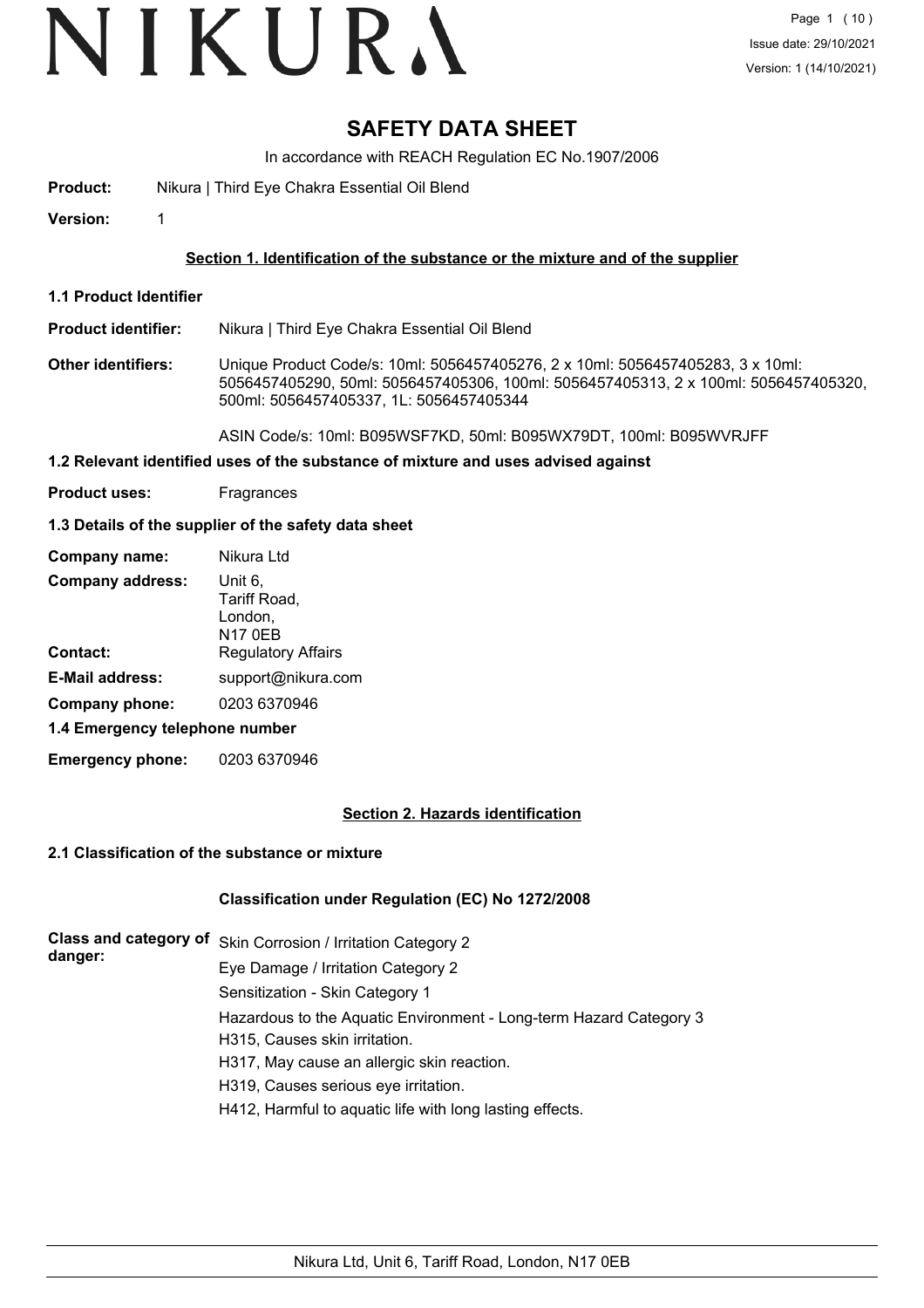# **SAFETY DATA SHEET**

In accordance with REACH Regulation EC No.1907/2006

**Product:** Nikura | Third Eye Chakra Essential Oil Blend

**Version:** 1

**2.2 Label elements**

|                                     | <b>Classification under Regulation (EC) No 1272/2008</b>                                                                                                                                                                        |
|-------------------------------------|---------------------------------------------------------------------------------------------------------------------------------------------------------------------------------------------------------------------------------|
| Signal word:                        | Warning                                                                                                                                                                                                                         |
| <b>Hazard statements:</b>           | H315, Causes skin irritation.                                                                                                                                                                                                   |
|                                     | H317, May cause an allergic skin reaction.                                                                                                                                                                                      |
|                                     | H319, Causes serious eye irritation.                                                                                                                                                                                            |
|                                     | H412, Harmful to aquatic life with long lasting effects.                                                                                                                                                                        |
| <b>Supplemental</b><br>Information: | EUH208, Contains Geraniol, Geranyl acetate, Geranyl formate, Nerol, Neryl acetate,<br>Terpinolene, alpha-Pinene, beta-Pinene, I-Limonene. May produce an allergic reaction.                                                     |
| <b>Precautionary</b><br>statements: | P261, Avoid breathing vapour or dust.                                                                                                                                                                                           |
|                                     | P264, Wash hands and other contacted skin thoroughly after handling.                                                                                                                                                            |
|                                     | P272, Contaminated work clothing should not be allowed out of the workplace.                                                                                                                                                    |
|                                     | P273, Avoid release to the environment.                                                                                                                                                                                         |
|                                     | P280, Wear protective gloves/eye protection/face protection.                                                                                                                                                                    |
|                                     | P302/352, IF ON SKIN: Wash with plenty of soap and water.                                                                                                                                                                       |
|                                     | P305/351/338, IF IN EYES: Rinse cautiously with water for several minutes. Remove contact<br>lenses, if present and easy to do. Continue rinsing.<br>P333/313, If skin irritation or rash occurs: Get medical advice/attention. |
|                                     | P337/313, If eye irritation persists: Get medical advice/attention.                                                                                                                                                             |
|                                     |                                                                                                                                                                                                                                 |
|                                     | P362, Take off contaminated clothing and wash before reuse.                                                                                                                                                                     |
|                                     | P501, Dispose of contents/container to approved disposal site, in accordance with local<br>regulations.                                                                                                                         |
|                                     |                                                                                                                                                                                                                                 |

**Pictograms:**



**2.3 Other hazards**

**Other hazards:** None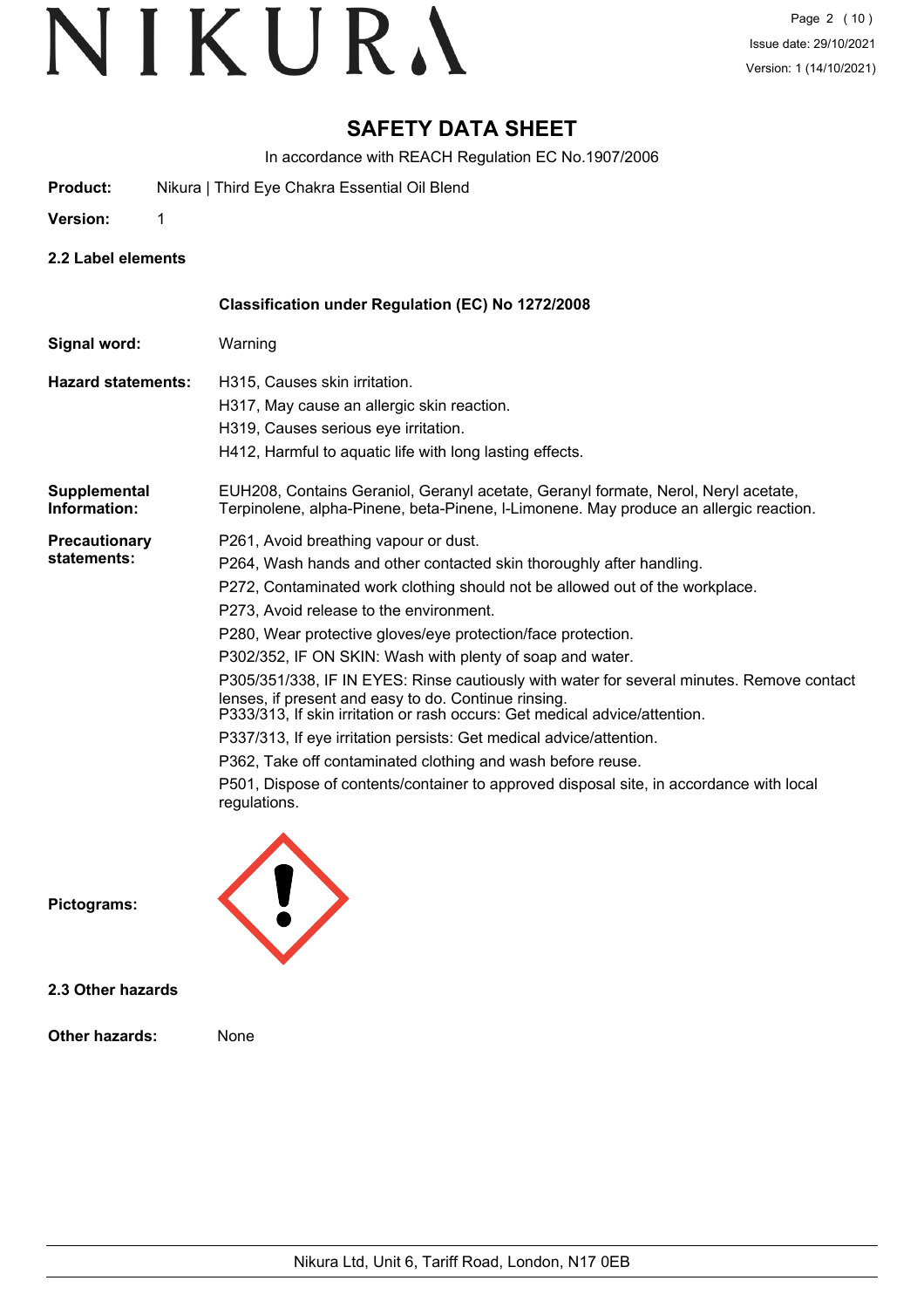## **SAFETY DATA SHEET**

In accordance with REACH Regulation EC No.1907/2006

**Product:** Nikura | Third Eye Chakra Essential Oil Blend

**Version:** 1

## **Section 3. Composition / information on ingredients**

#### **3.2 Mixtures**

#### **Contains:**

| <b>Name</b>         | <b>CAS</b> | <b>EC</b> | <b>REACH Registration</b><br>No. | %           | <b>Classification for</b><br>(CLP) 1272/2008                                                                                                             |
|---------------------|------------|-----------|----------------------------------|-------------|----------------------------------------------------------------------------------------------------------------------------------------------------------|
| Linalyl acetate     | 115-95-7   | 204-116-4 |                                  | 20-<50%     | Skin Irrit. 2-Skin Sens.<br>1B;H315-H317 -                                                                                                               |
| Linalool            | 78-70-6    | 201-134-4 |                                  | 10-<20%     | Skin Irrit. 2-Eye Irrit. 2-<br>Skin Sens. 1B;H315-<br>H317-H319,-                                                                                        |
| beta-Caryophyllene  | 87-44-5    | 201-746-1 |                                  | 1-<5%       | Skin Sens. 1B-Asp.<br>Tox 1-Aquatic Chronic<br>4;H304-H317-H413,-                                                                                        |
| alpha-Terpineol     | 98-55-5    | 202-680-6 |                                  | $1 - 5%$    | Skin Irrit. 2-Eye Irrit. 2;<br>H315-H319,-                                                                                                               |
| Eucalyptol          | 470-82-6   | 207-431-5 |                                  | 1-<5%       | Flam. Liq. 3-Skin Sens.<br>1B;H226-H317 -                                                                                                                |
| Geranyl acetate     | 105-87-3   | 203-341-5 |                                  | 1-<5%       | Skin Irrit, 2-Skin Sens.<br>1B-Aquatic Chronic 3;<br>H315-H317-H412,-                                                                                    |
| Myrcene             | 123-35-3   | 204-622-5 |                                  | $0.1 - 1\%$ | Flam. Liq. 3-Skin Irrit.<br>2-Eye Irrit. 2-Asp. Tox<br>1-Aquatic Acute 1-<br>Aquatic Chronic 2;<br>H226-H304-H315-<br>H319-H400-H411,-                   |
| Geraniol            | 106-24-1   | 203-377-1 |                                  | $0.1 - 1\%$ | Skin Irrit. 2-Eye Dam.<br>1-Skin Sens. 1; H315-<br>H317-H318,-                                                                                           |
| alpha-Pinene        | 80-56-8    | 201-291-9 |                                  | $0.1 - 1\%$ | Flam. Liq. 3-Acute Tox.<br>4-Skin Irrit. 2-Skin<br>Sens. 1B-Asp. Tox 1-<br>Aquatic Acute 1-<br>Aquatic Chronic 1;<br>H226-H302-H304-<br>H315-H317-H410,- |
| lbeta-Pinene        | 127-91-3   | 204-872-5 |                                  | $0.1 - 1\%$ | Flam. Liq. 3-Skin Irrit.<br>2-Skin Sens. 1B-Asp.<br>Tox 1-Aquatic Acute 1-<br>Aquatic Chronic 1;<br>H226-H304-H315-<br>H317-H410,-                       |
| Camphor             | 76-22-2    | 200-945-0 |                                  | $0.1 - 1\%$ | Flam. Sol. 2-Acute Tox.<br>4-Acute Tox. 4-Skin<br>Irrit. 2-Eye Dam. 1-<br>STOT SE 2-Aquatic<br>Chronic 2; H228-H302-<br>H315-H318-H332-<br>H371-H411,-   |
| Neryl acetate       | 141-12-8   | 205-459-2 |                                  | $0.1 - 1\%$ | Skin Sens. 1B; H317,-                                                                                                                                    |
| <b>I</b> I-Limonene | 5989-54-8  | 227-815-6 |                                  | $0.1 - 1\%$ | Flam. Liq. 3-Skin Irrit.<br>2-Skin Sens. 1B-Asp.<br>Tox 1-Aquatic Acute 1-<br>Aquatic Chronic 3;<br>H226-H304-H315-<br>H317-H400-H412,-                  |
| ltrans beta-Ocimene | 3779-61-1  |           |                                  | $0.1 - 1\%$ | Skin Irrit. 2-Aquatic<br>Acute 1-Aquatic<br>Chronic 2;H315-H400-<br>H411.-                                                                               |
| p-Mentha-1,4-diene  | 99-85-4    | 202-794-6 |                                  | $0.1 - 1\%$ | Flam. Liq. 3-Repr. 2-<br>Asp. Tox 1;H226-H304-<br>H361,-                                                                                                 |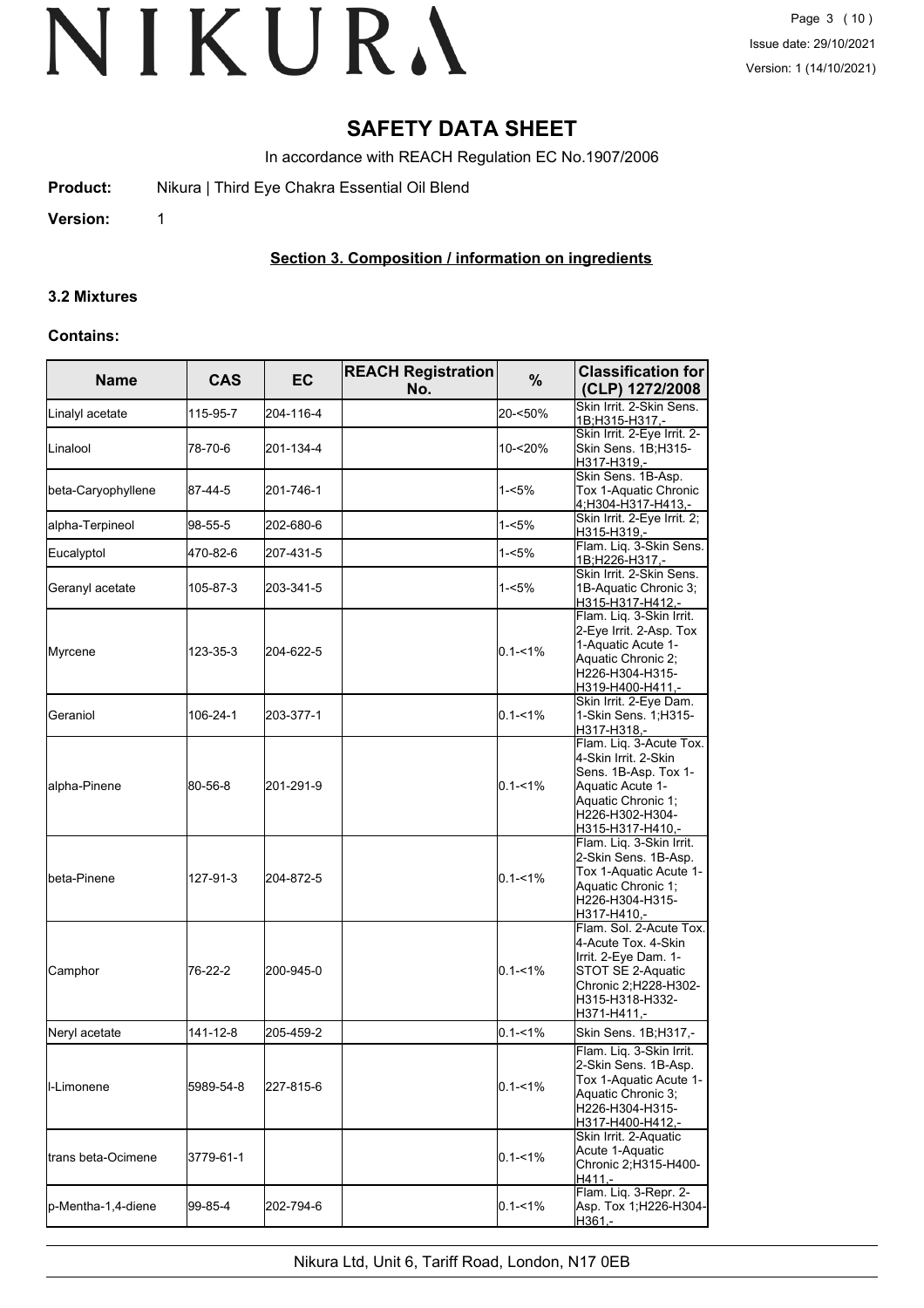## **SAFETY DATA SHEET**

In accordance with REACH Regulation EC No.1907/2006

**Product:** Nikura | Third Eye Chakra Essential Oil Blend

#### **Version:** 1

| Camphene                  | 79-92-5   | 201-234-8 | $0.1 - 1\%$ | Flam. Lig. 3-Flam. Sol.<br>2-Aquatic Acute 1-<br>Aquatic Chronic 1;<br>H226-H228-H410.-                         |
|---------------------------|-----------|-----------|-------------|-----------------------------------------------------------------------------------------------------------------|
| <b>I</b> cis-beta-Ocimene | 3338-55-4 | 222-081-3 | $0.1 - 1\%$ | Flam. Lig. 3-Skin Irrit.<br>2-Asp. Tox 1-Aquatic<br>Acute 1-Aquatic<br>Chronic 2;H226-H304-<br>H315-H400-H411.- |
| <b>Nerol</b>              | 106-25-2  | 203-378-7 | $0.1 - 1\%$ | Skin Irrit. 2-Eye Irrit. 2-<br>Skin Sens. 1B;H315-<br>lH317-H319.-                                              |
| Terpinolene               | 586-62-9  | 209-578-0 | $0.1 - 1\%$ | Flam. Liq. 3-Skin Sens.<br>1B-Asp. Tox 1-Aquatic<br>Acute 1-Aquatic<br>Chronic 1;H226-H304-<br>H317-H410.-      |
| Geranyl formate           | 105-86-2  | 203-339-4 | $0.1 - 1\%$ | Skin Sens. 1B-Aquatic<br>Acute 1-Aquatic<br>Chronic 2;H317-H400-<br>H411.-                                      |

## **Substances with Community workplace exposure limits:**

Not Applicable

**Substances that are persistent, bioaccumulative and toxic or very persistent and very bioaccumulative, greater than 0.1%:**

Not Applicable

## **Section 4. First-aid measures**

## **4.1 Description of first aid measures**

| Inhalation:    | Remove from exposure site to fresh air, keep at rest, and obtain medical attention.                                                 |
|----------------|-------------------------------------------------------------------------------------------------------------------------------------|
| Eye exposure:  | IF IN EYES: Rinse cautiously with water for several minutes. Remove contact lenses, if present<br>and easy to do. Continue rinsing. |
| Skin exposure: | IF ON SKIN: Wash with plenty of soap and water.                                                                                     |
| Ingestion:     | Rinse mouth with water and obtain medical attention.                                                                                |

## **4.2 Most important symptoms and effects, both acute and delayed**

Causes skin irritation.

May cause an allergic skin reaction.

Causes serious eye irritation.

## **4.3 Indication of any immediate medical attention and special treatment needed**

None expected, see Section 4.1 for further information.

## **SECTION 5: Firefighting measures**

## **5.1 Extinguishing media**

Suitable media: Carbon dioxide, Dry chemical, Foam.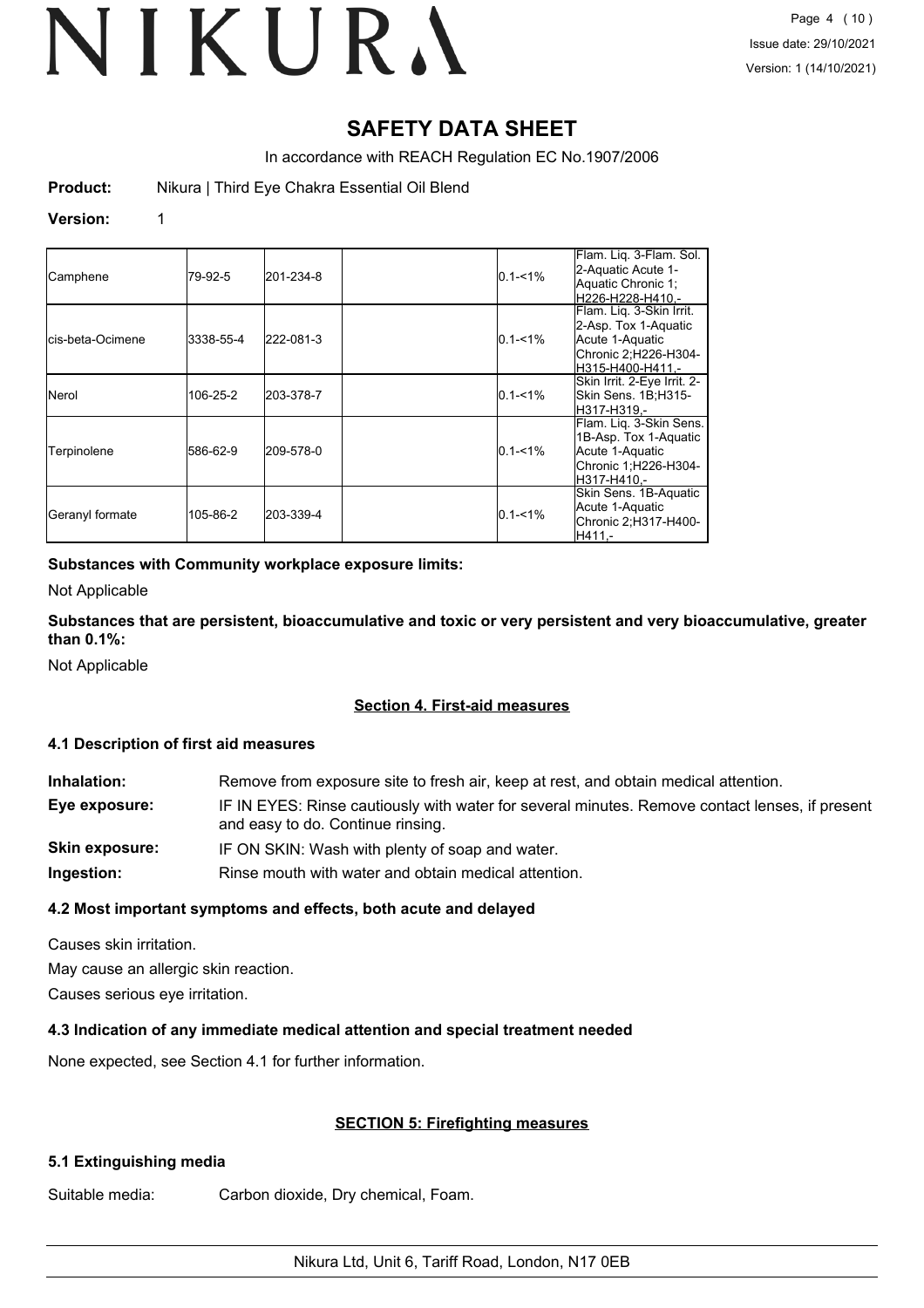# VIKURA

## **SAFETY DATA SHEET**

In accordance with REACH Regulation EC No.1907/2006

**Product:** Nikura | Third Eye Chakra Essential Oil Blend

**Version:** 1

## **5.2 Special hazards arising from the substance or mixture**

In case of fire, may be liberated: Carbon monoxide, Unidentified organic compounds.

## **5.3 Advice for fire fighters:**

In case of insufficient ventilation, wear suitable respiratory equipment.

## **Section 6. Accidental release measures**

#### **6.1 Personal precautions, protective equipment and emergency procedures:**

Avoid inhalation. Avoid contact with skin and eyes. See protective measures under Section 7 and 8.

## **6.2 Environmental precautions:**

Keep away from drains, surface and ground water, and soil.

## **6.3 Methods and material for containment and cleaning up:**

Remove ignition sources. Provide adequate ventilation. Avoid excessive inhalation of vapours. Contain spillage immediately by use of sand or inert powder. Dispose of according to local regulations.

#### **6.4 Reference to other sections:**

Also refer to sections 8 and 13.

## **Section 7. Handling and storage**

## **7.1 Precautions for safe handling:**

Keep away from heat, sparks, open flames and hot surfaces. - No smoking. Use personal protective equipment as required. Use in accordance with good manufacturing and industrial hygiene practices. Use in areas with adequate ventilation Do not eat, drink or smoke when using this product.

## **7.2 Conditions for safe storage, including any incompatibilities:**

Store in a well-ventilated place. Keep container tightly closed. Keep cool. Ground/bond container and receiving equipment. Use explosion-proof electrical, ventilating and lighting equipment. Use only non-sparking tools. Take precautionary measures against static discharge.

## **7.3 Specific end use(s):**

Fragrances: Use in accordance with good manufacturing and industrial hygiene practices.

## **Section 8. Exposure controls/personal protection**

## **8.1 Control parameters**

Workplace exposure limits: Not Applicable

Nikura Ltd, Unit 6, Tariff Road, London, N17 0EB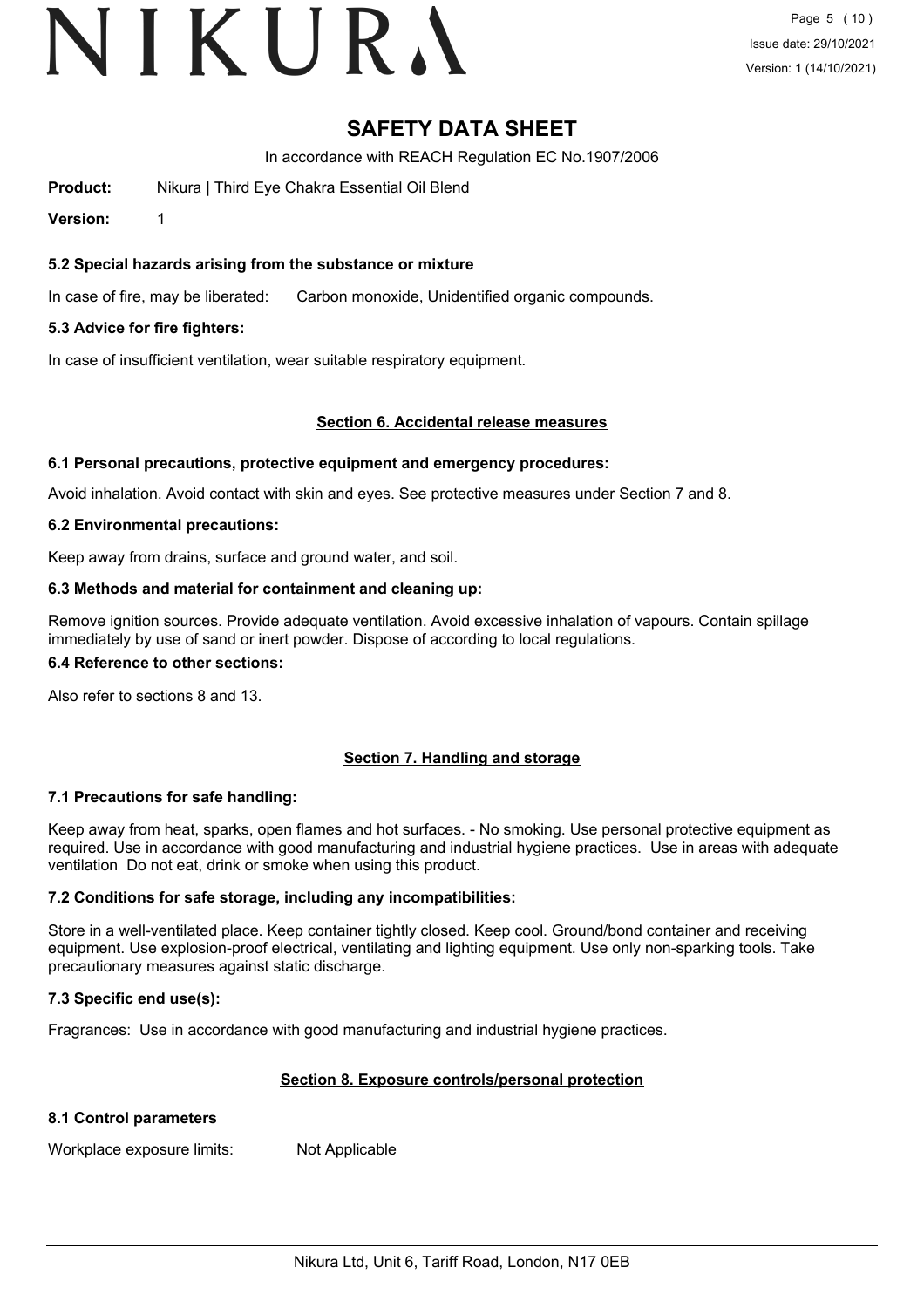# VIKURA

# **SAFETY DATA SHEET**

In accordance with REACH Regulation EC No.1907/2006

**Product:** Nikura | Third Eye Chakra Essential Oil Blend

**Version:** 1

## **8.2 Exposure Controls**

#### **Eye / Skin Protection**

Wear protective gloves/eye protection/face protection

#### **Respiratory Protection**

Under normal conditions of use and where adequate ventilation is available to prevent build up of excessive vapour, this material should not require special engineering controls. However, in conditions of high or prolonged use, or high temperature or other conditions which increase exposure, the following engineering controls can be used to minimise exposure to personnel: a) Increase ventilation of the area with local exhaust ventilation. b) Personnel can use an approved, appropriately fitted respirator with organic vapour cartridge or canisters and particulate filters. c) Use closed systems for transferring and processing this material.

Also refer to Sections 2 and 7.

## **Section 9. Physical and chemical properties**

#### **9.1 Information on basic physical and chemical properties**

| Appearance:                                   | Not determined                               |
|-----------------------------------------------|----------------------------------------------|
| Odour:                                        | Not determined                               |
| <b>Odour threshold:</b>                       | Not determined                               |
| pH:                                           | Not determined                               |
| Melting point / freezing point:               | Not determined                               |
| Initial boiling point / range:                | Not determined                               |
| Flash point:                                  | 76 °C                                        |
| <b>Evaporation rate:</b>                      | Not determined                               |
| Flammability (solid, gas):                    | Not determined                               |
| Upper/lower flammability or explosive limits: | Product does not present an explosion hazard |
| Vapour pressure:                              | Not determined                               |
| Vapour density:                               | Not determined                               |
| <b>Relative density:</b>                      | Not determined                               |
| Solubility(ies):                              | Not determined                               |
| Partition coefficient: n-octanol/water:       | Not determined                               |
| Auto-ignition temperature:                    | Not determined                               |
| <b>Decomposition temperature:</b>             | Not determined                               |
| <b>Viscosity:</b>                             | Not determined                               |
| <b>Explosive properties:</b>                  | Not expected                                 |
| <b>Oxidising properties:</b>                  | Not expected                                 |
| 9.2 Other information:                        | None available                               |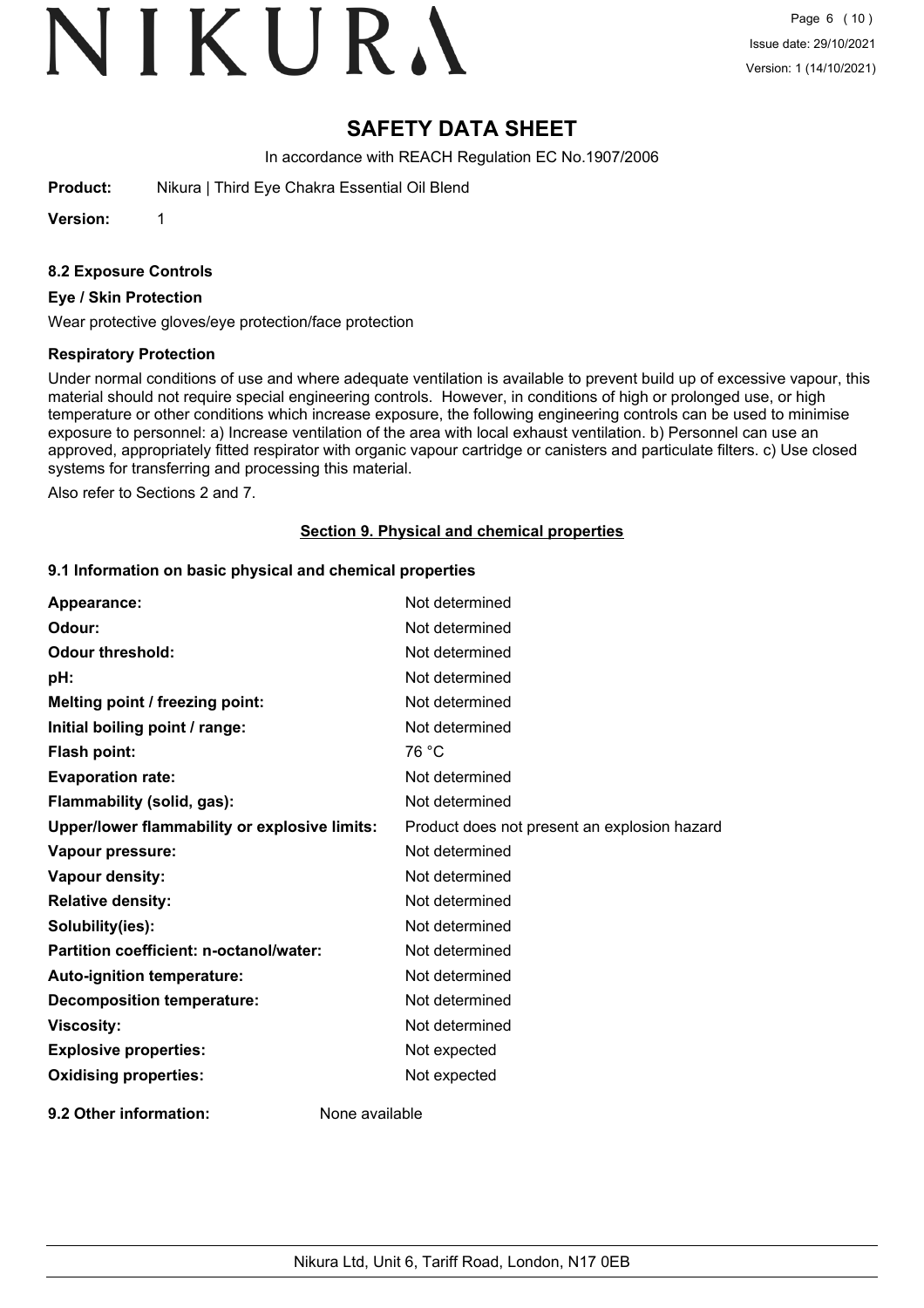Page 7 (10) Issue date: 29/10/2021 Version: 1 (14/10/2021)

# **SAFETY DATA SHEET**

In accordance with REACH Regulation EC No.1907/2006

**Product:** Nikura | Third Eye Chakra Essential Oil Blend

**Version:** 1

## **Section 10. Stability and reactivity**

## **10.1 Reactivity:**

Presents no significant reactivity hazard, by itself or in contact with water.

## **10.2 Chemical stability:**

Good stability under normal storage conditions.

## **10.3 Possibility of hazardous reactions:**

Not expected under normal conditions of use.

**10.4 Conditions to avoid:**

Avoid extreme heat.

**10.5 Incompatible materials:**

Avoid contact with strong acids, alkalis or oxidising agents.

## **10.6 Hazardous decomposition products:**

Not expected.

## **Section 11. Toxicological information**

## **11.1 Information on toxicological effects**

This mixture has not been tested as a whole for health effects. The health effects have been calculated using the methods outlined in Regulation (EC) No 1272/2008 (CLP).

| <b>Acute Toxicity:</b>                    | Based on available data the classification criteria are not met. |
|-------------------------------------------|------------------------------------------------------------------|
| <b>Acute Toxicity Oral</b>                | >5000                                                            |
| <b>Acute Toxicity Dermal</b>              | Not Applicable                                                   |
| <b>Acute Toxicity Inhalation</b>          | Not Available                                                    |
| <b>Skin corrosion/irritation:</b>         | Skin Corrosion / Irritation Category 2                           |
| Serious eye damage/irritation:            | Eye Damage / Irritation Category 2                               |
| <b>Respiratory or skin sensitisation:</b> | Sensitization - Skin Category 1                                  |
| Germ cell mutagenicity:                   | Based on available data the classification criteria are not met. |
| Carcinogenicity:                          | Based on available data the classification criteria are not met. |
| <b>Reproductive toxicity:</b>             | Based on available data the classification criteria are not met. |
| <b>STOT-single exposure:</b>              | Based on available data the classification criteria are not met. |
| <b>STOT-repeated exposure:</b>            | Based on available data the classification criteria are not met. |
| <b>Aspiration hazard:</b>                 | Based on available data the classification criteria are not met. |

## **Information about hazardous ingredients in the mixture**

Not Applicable

Refer to Sections 2 and 3 for additional information.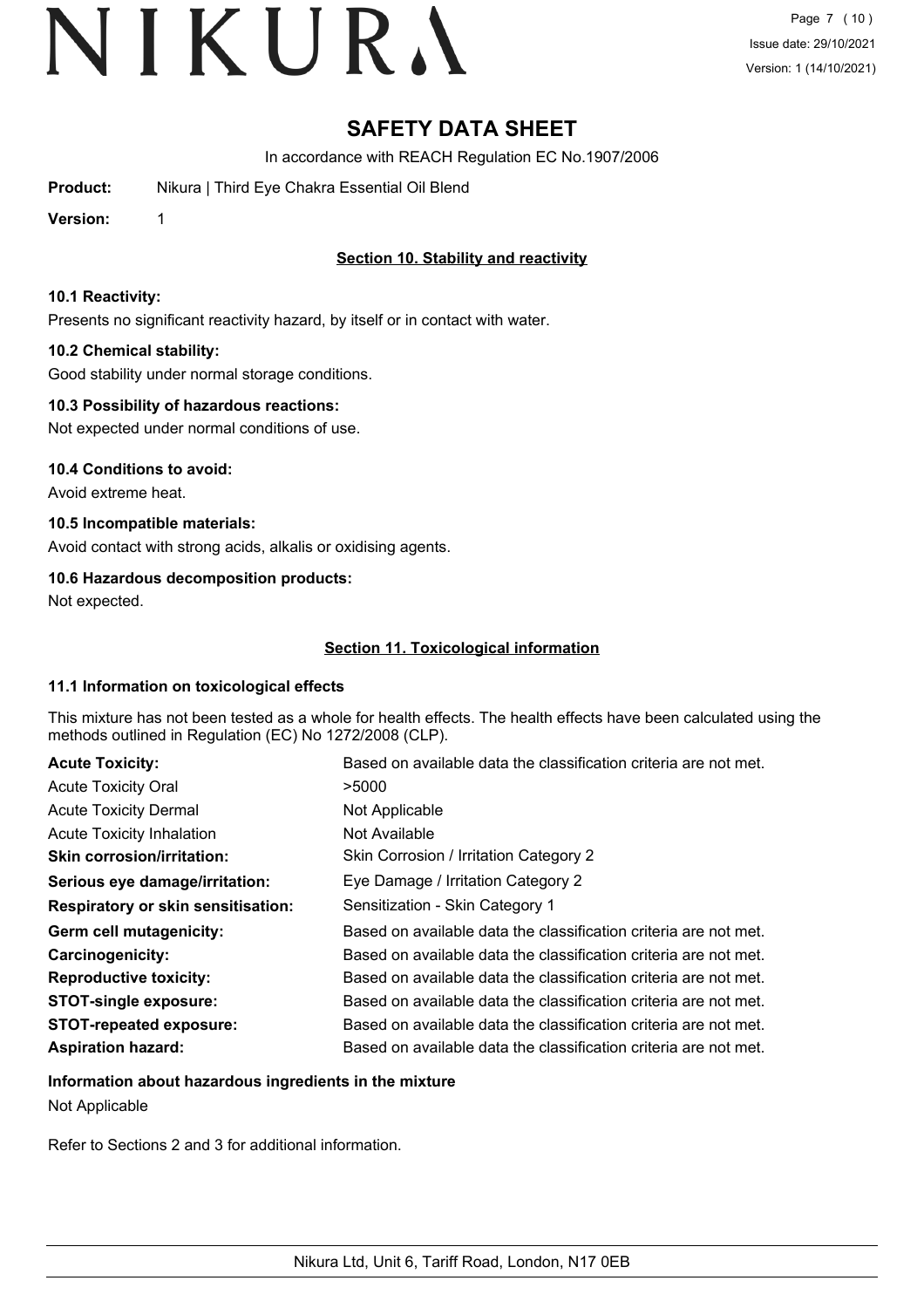Page 8 (10) Issue date: 29/10/2021 Version: 1 (14/10/2021)

## **SAFETY DATA SHEET**

In accordance with REACH Regulation EC No.1907/2006

| Nikura   Third Eye Chakra Essential Oil Blend |
|-----------------------------------------------|
|                                               |

**Version:** 1

## **Section 12. Ecological information**

|  |  |  |  |  |  | 12.1 Toxicity: |
|--|--|--|--|--|--|----------------|
|--|--|--|--|--|--|----------------|

Harmful to aquatic life with long lasting effects.

- **12.2 Persistence and degradability:** Not available
- **12.3 Bioaccumulative potential:** Not available
- **12.4 Mobility in soil:** Not available

## **12.5 Results of PBT and vPvB assessment:**

This substance does not meet the PBT/vPvB criteria of REACH, annex XIII.

**12.6 Other adverse effects:** Not available

## **Section 13. Disposal considerations**

## **13.1 Waste treatment methods:**

Dispose of in accordance with local regulations. Avoid disposing into drainage systems and into the environment. Empty containers should be taken to an approved waste handling site for recycling or disposal.

## **Section 14. Transport information**

| 14.1 UN number:                    | Not classified                              |
|------------------------------------|---------------------------------------------|
| 14.2 UN Proper Shipping Name:      | ۰                                           |
| 14.3 Transport hazard class(es):   | Not classified                              |
| <b>Sub Risk:</b>                   | Not classified                              |
| 14.4. Packing Group:               | Not classified                              |
| <b>14.5 Environmental hazards:</b> | Not environmentally hazardous for transport |
| 14.6 Special precautions for user: | None additional                             |
|                                    |                                             |

## **14.7 Transport in bulk according to Annex II of MARPOL73/78 and the IBC Code:**

Not classified

## **Section 15. Regulatory information**

## **15.1 Safety, health and environmental regulations/legislation specific for the substance or mixture** None additional

## **15.2 Chemical Safety Assessment**

A Chemical Safety Assessment has not been carried out for this product.

## **Section 16. Other information**

| <b>Concentration % Limits:</b>  | EH C3=23.50% SCI 2=22.06% EDI 2=46.89% SS 1=3.17% |
|---------------------------------|---------------------------------------------------|
| <b>Total Fractional Values:</b> | EH C3=4.26 SCI 2=4.53 EDI 2=2.13 SS 1=31.53       |
| Key to revisions:               |                                                   |
| Not applicable                  |                                                   |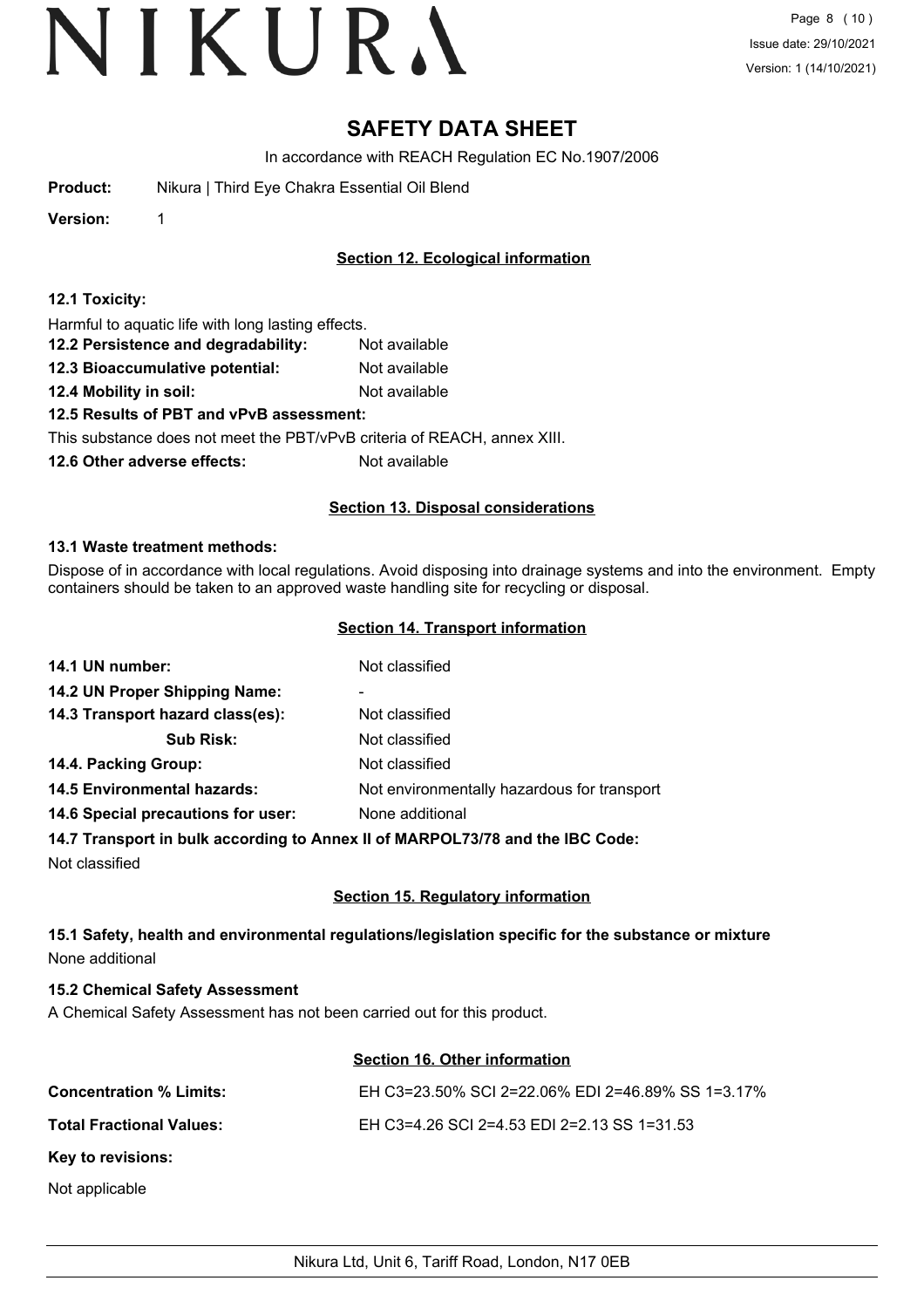# **SAFETY DATA SHEET**

In accordance with REACH Regulation EC No.1907/2006

**Product:** Nikura | Third Eye Chakra Essential Oil Blend

**Version:** 1

## **Key to abbreviations:**

| <b>Abbreviation</b> | <b>Meaning</b>                                                            |
|---------------------|---------------------------------------------------------------------------|
| Acute Tox. 4        | Acute Toxicity - Oral Category 4                                          |
| Acute Tox. 4        | Acute Toxicity - Inhalation Category 4                                    |
| Aquatic Acute 1     | Hazardous to the Aquatic Environment - Acute Hazard Category 1            |
| Aquatic Chronic 1   | Hazardous to the Aquatic Environment - Long-term Hazard Category 1        |
| Aquatic Chronic 2   | Hazardous to the Aquatic Environment - Long-term Hazard Category 2        |
| Aquatic Chronic 3   | Hazardous to the Aquatic Environment - Long-term Hazard Category 3        |
| Aquatic Chronic 4   | Hazardous to the Aquatic Environment - Long-term Hazard Category 4        |
| Asp. Tox 1          | <b>Aspiration Hazard Category 1</b>                                       |
| Eye Dam. 1          | Eye Damage / Irritation Category 1                                        |
| Eye Irrit. 2        | Eye Damage / Irritation Category 2                                        |
| Flam. Liq. 3        | Flammable Liquid, Hazard Category 3                                       |
| Flam. Sol. 2        | Flammable Solid, Hazard Category 2                                        |
| H226                | Flammable liquid and vapour.                                              |
| H <sub>228</sub>    | Flammable solid.                                                          |
| H302                | Harmful if swallowed.                                                     |
| H304                | May be fatal if swallowed and enters airways.                             |
| H315                | Causes skin irritation.                                                   |
| H317                | May cause an allergic skin reaction.                                      |
| H318                | Causes serious eye damage.                                                |
| H319                | Causes serious eye irritation.                                            |
| H332                | Harmful if inhaled.                                                       |
| H361                | Suspected of damaging fertility or the unborn child (exposure route).     |
| H371                | May cause damage to organs (organs, exposure route).                      |
| H400                | Very toxic to aquatic life.                                               |
| H410                | Very toxic to aquatic life with long lasting effects.                     |
| H411                | Toxic to aquatic life with long lasting effects.                          |
| H412                | Harmful to aquatic life with long lasting effects.                        |
| H413                | May cause long lasting harmful effects to aquatic life.                   |
| P202                | Do not handle until all safety precautions have been read and understood. |
| P210                | Keep away from heat, sparks, open flames and hot surfaces. - No smoking.  |
| P233                | Keep container tightly closed.                                            |
| P240                | Ground/bond container and receiving equipment.                            |
| P241                | Use explosion-proof electrical, ventilating and lighting equipment.       |
| P242                | Use only non-sparking tools.                                              |
| P243                | Take precautionary measures against static discharge.                     |
| P260                | Do not breathe vapour or dust.                                            |
| P261                | Avoid breathing vapour or dust.                                           |
| P <sub>264</sub>    | Wash hands and other contacted skin thoroughly after handling.            |
| P270                | Do not eat, drink or smoke when using this product.                       |